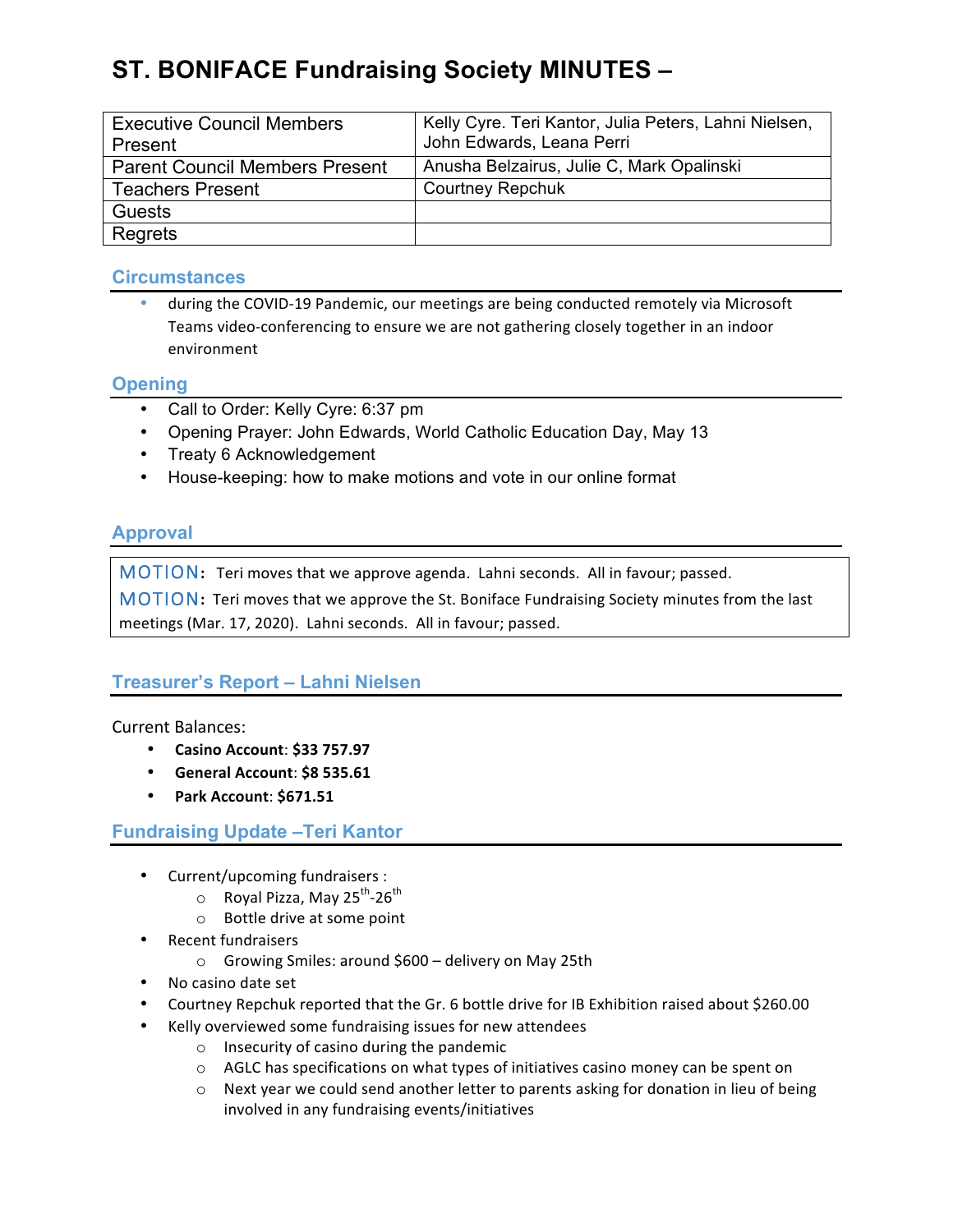# **ST. BONIFACE Fundraising Society MINUTES –**

## **Principal's Report – Leana Perri**

# 2021-2022 School Year

- New principal coming in  $-$  Tom Rees
- Outgoing principal sets out the staffing and the budget for next year
	- $\circ$  Incoming principal involved in new hires
- Enrolment will be reduced next year due to two outgoing Gr. 6 classes and only one incoming K class, in addition to losing online learners, and natural attrition
	- $\circ$  Maybe losing as many as 40 children = 2 full time staff
- Class setup for next year
	- $\circ$  1 of each grade plus 1 extra 5/6 split class
	- o Mr. Edwards and Ms. Sdao to share a homeroom
	- o Mr. Brown and Mr. Pinder will be losing their positions
		- Mr. Brown could apply if position at St. Boniface comes up due to other staff choosing to leave
		- **•** Mr. Pinder just got continuing contract so he will be given position somewhere else in the district

# Budget for 2021-2022

- Comfortable for next year, even if we don't get a casino
- Discussion regarding costs of IB training for staff
	- $\circ$  Leana has earmarked IB training money in the budget
	- $\circ$  \$1000 for an online course, up to \$5000 if trip is involved
	- $\circ$  unfortunately there are so many other urgent needs at schools in the district that the district admin. doesn't want to support schools in retaining IB-trained teachers

# Fee Schedule for 2021-2022

- $$30$  for K, \$50 for Gr. 1 6
- Same as pre-COVID 2020-2021 Fee Schedule (see attached)
- Fieldtrips anticipate a gradual return maybe 1 or 2 for each class this year
	- $\circ$  Looking for some subsidies from SAC for fieldtrip costs (e.g., bussing)
- No agendas next year
	- o Not worth the \$12 cost
	- $\circ$  Teachers can use a notebook if they want a hard copy version for communicating
	- $\circ$  New principal is fine with that and will revisit decision next year

## Bell Schedule and Bussing

- All schools are losing some instructional days because a Fall Break (November) is being introduced for the first time
- Schools need to add those minutes into the daily minute count by loss of afternoon recess
	- $\circ$  Morning recess at 10:15, lunch at 12:18, 5 min. wellness break at some point in the afternoon
- To coordinate with the bussing schedule of St. Stanislaus and St. Theresa, our day will start and end a bit earlier
	- $\circ$  1<sup>st</sup> bell: 8:23am, 2<sup>nd</sup> bell: 8:27am, Dismissal: 2:55pm (12:00 noon on Thursday)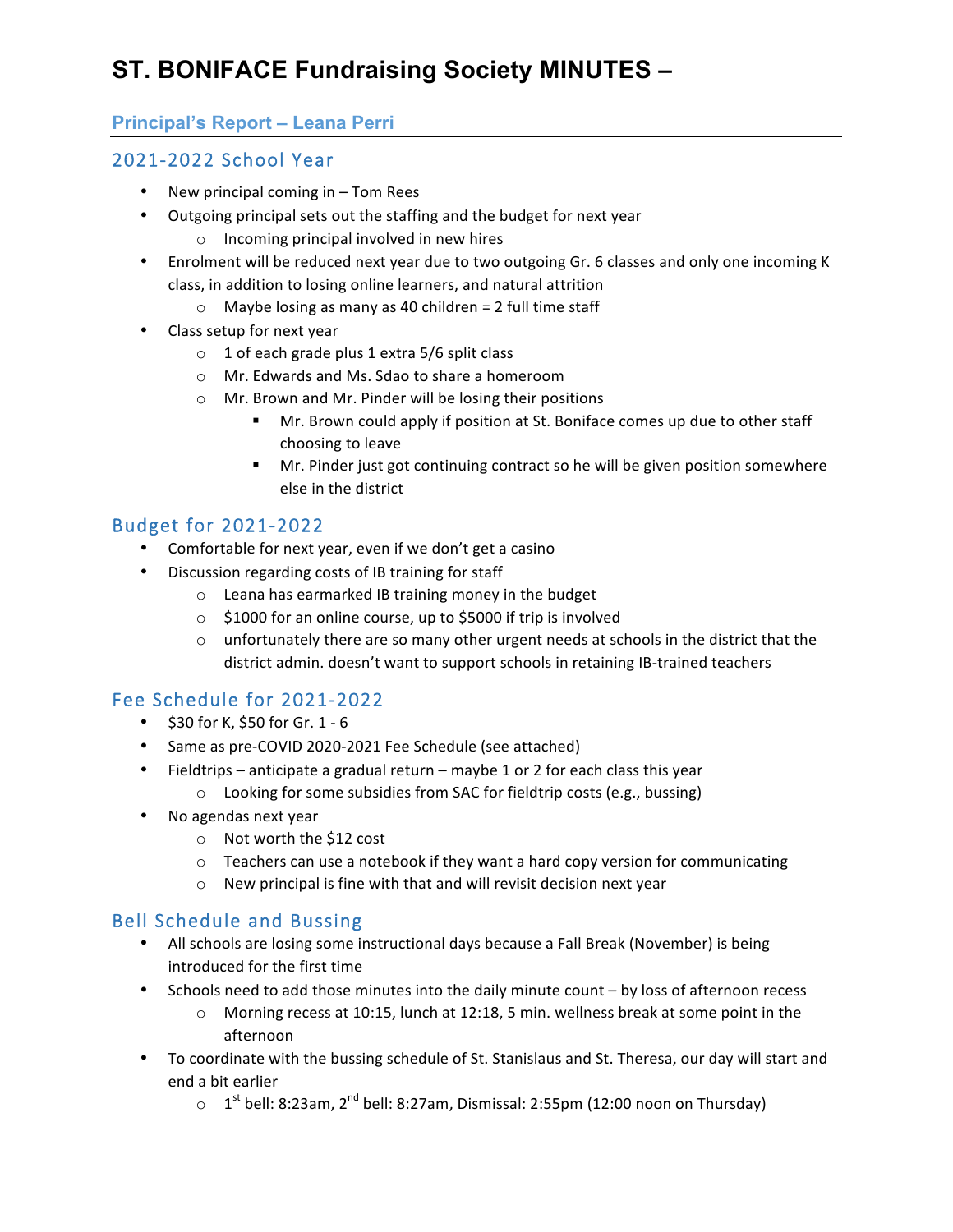# **ST. BONIFACE Fundraising Society MINUTES –**

• Based on COVID restrictions at the time, there may be cohorted recesses and there may be a schedule for half the classes to eat lunch before going outside and half eating after they've been outside

### Year-end Fun Day

• Each class will have their own Fun Day with outside activities, organized and directed by the students themselves. Some of the Gr. 6 IB Exhibition projects entailed the creation of fun activities which may also be incorporated into the different classes' Fun Days.

#### **Old Business**

• No old business

#### **New Business**

• No new business

**Adjournment, 7:22 pm**

MOTION: Teri moves that we adjourn the meeting. Lahni seconds. All in favour; passed.